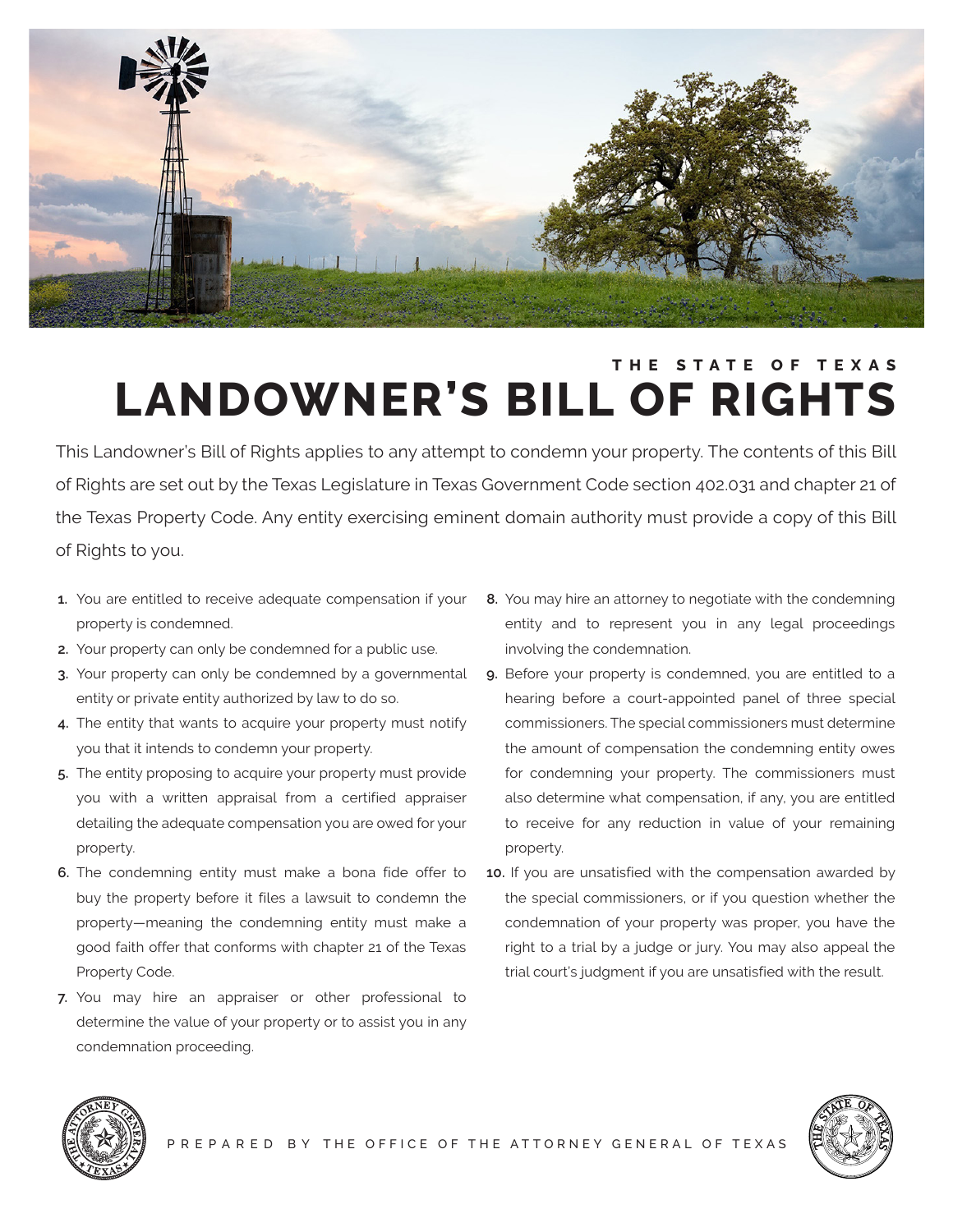# **CONDEMNATION PROCEDURE**

Eminent domain is the legal authority certain governmental and private entities have to condemn private property for public use in exchange for adequate compensation. Only entities authorized by law to do so may condemn private property. Private property can include land and certain improvements that are on that property.

# **WHO CAN I HIRE TO HELP ME?**

You can hire an appraiser or real estate professional to help you determine the value of your property as well as an attorney to negotiate with a condemning entity or to represent you during condemnation proceedings.

# **WHAT QUALIFIES AS A PUBLIC PURPOSE OR USE?**

Your property may be condemned only for a purpose or use that serves the general public. This could include building or expanding roadways, public utilities, parks, universities, and other infrastructure serving the public. Texas law does not allow condemning authorities to exercise eminent domain for tax revenue or economic development.



# **WHAT IS ADEQUATE COMPENSATION?**

Adequate compensation typically means the market value of the property being condemned. It could also include certain damages if your remaining property's market value is diminished by the condemnation or the public purpose for which it is being condemned.

# **OTHER THAN ADEQUATE COMPENSATION, WHAT OTHER COMPENSATION COULD I BE OWED?**

If you are displaced from your residence or place of business, you may be entitled to reimbursement for reasonable expenses incurred while moving to a new site. However, reimbursement costs may not be available if those expenses are recoverable under another law. Also, reimbursement costs are capped at the market value of the property.

# **WHAT DOES A CONDEMNOR HAVE TO DO BEFORE CONDEMNING MY PROPERTY?**

- **♦** Provide you a copy of this Landowner's Bill of Rights before, or at the same time as, the entity first represents that it possesses eminent domain authority. It is also required to send this Landowner's Bill of Rights to the last known address of the person listed as the property owner on the most recent tax roll.
- **♦** Make a bona fide offer to purchase the property. A bona fide offer includes an initial written offer as well as a final written offer. This process is described more fully in chapter 21 of the Texas Property Code.
- **♦** Disclose any appraisal reports. When making its initial offer, the condemning entity must share its appraisal reports that relate to the property from the past 10 years. You have the right to discuss the offer with others and to either accept or reject the offer made by the condemning entity.
- **♦** Make a final offer 30 or more days after the initial bona fide offer. The offered compensation must equal or exceed the amount listed in a written, certified appraisal provided to you. The final offer must also provide copies of the instrument conveying the property rights sought (such as the deed transferring title or the easement spelling out the easement rights) and the Landowner's Bill of Rights (if not provided previously). The condemnor must give you at least 14 days to consider the final offer before filing a lawsuit to condemn your property.

# **WHAT IF I DO NOT ACCEPT AN OFFER BY THE CONDEMNING AUTHORITY?**

The condemnor can start the legal condemnation process by filing a lawsuit to acquire your property in the appropriate court of the county where the property is located.

# **WHAT DOES THE CONDEMNOR HAVE TO INCLUDE IN THE LAWSUIT FILED WITH THE COURT?**

The lawsuit must describe the property being condemned and state the following: the public use; your name; that you and the condemning entity were unable to agree on the value of the property; that the condemning entity gave you the Landowner's Bill of Rights; and that the condemning entity made a bona fide offer to voluntarily purchase the property from you.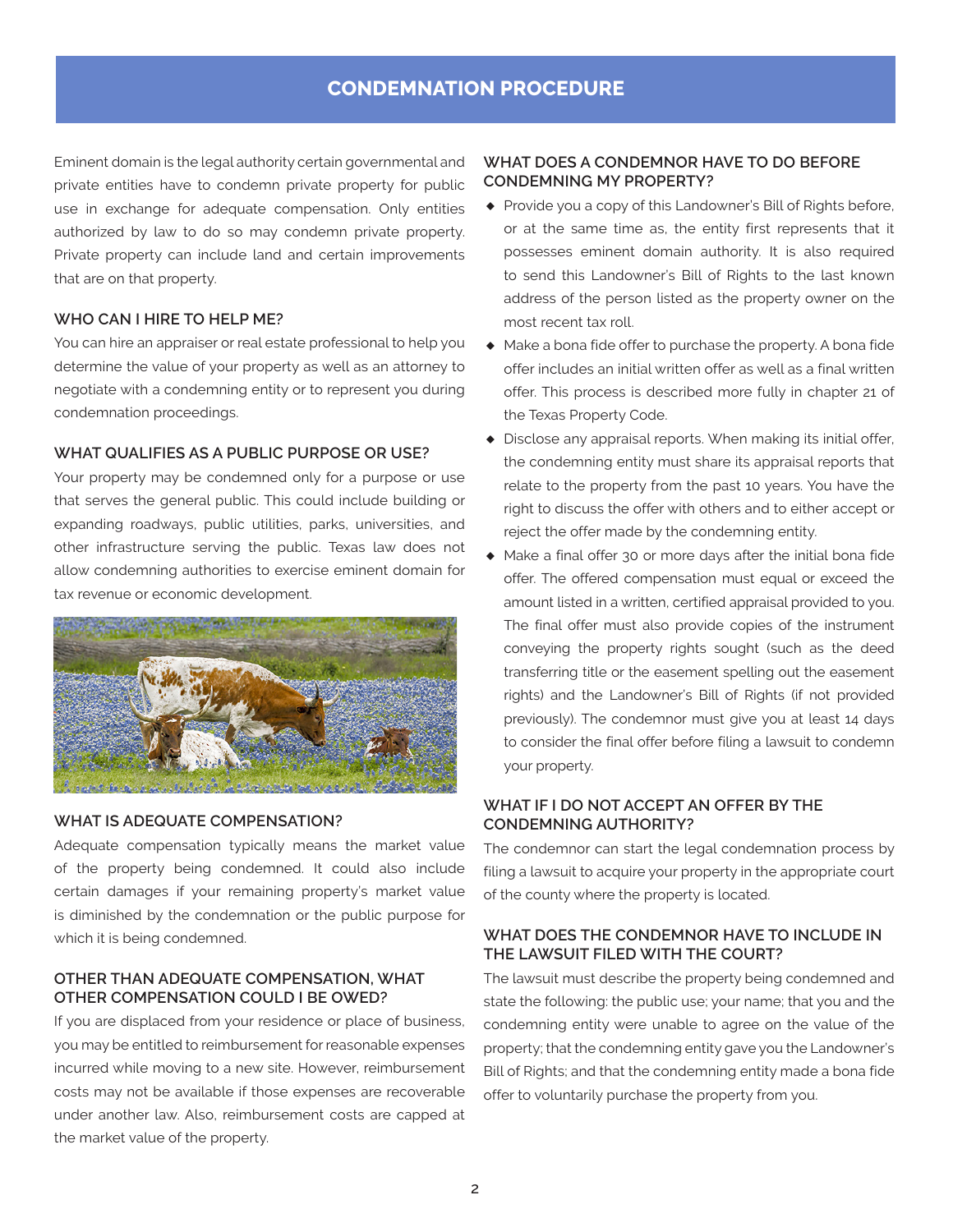After the condemning entity files a condemnation lawsuit in court, the judge will appoint three local landowners to serve as special commissioners. The special commissioners are required to schedule a condemnation hearing at the earliest practical time and place and to give you written notice of the hearing.

# **WHAT DO THE SPECIAL COMMISSIONERS DO?**

The special commissioners' role is to determine what is adequate compensation for your property. After hearing evidence from all interested parties, the special commissioners will determine the amount of money that is adequate compensation and file their written decision, known as an "Award," in the court with notice to all parties. Once the Award is filed, the condemning entity may take possession of the property being condemned, even if one or more parties object to the Award of the special commissioners.

# **ARE THERE LIMITATIONS ON WHAT THE SPECIAL COMMISSIONERS CAN DO?**

Yes. The special commissioners are tasked only with determining monetary compensation for the value of the property condemned and the value of any damages to the remaining property. They do not decide whether the condemnation is necessary or if the public use is proper. Further, the special commissioners do not have the power to alter the terms of an easement, reduce the size of the land acquired, or say what access will be allowed to the property during or after the condemnation. The special commissioners also cannot determine who should receive what portion of the compensation they award. Essentially, the special commissioners are empowered only to say how much money the condemnor should pay for the land or rights being acquired.

# **WHO CAN BE A SPECIAL COMMISSIONER? CAN I OBJECT TO THEM?**

Special commissioners must be landowners and residents in the county where the condemnation proceeding is filed, and they must take an oath to assess the amount of adequate compensation fairly, impartially, and according to the law. The judge will give you a reasonable period to object to, or strike, one of the special commissioners. If a commissioner is struck, the judge will appoint a replacement.

# **WHAT WILL HAPPEN AT THE SPECIAL COMMISSIONERS' HEARING?**

The special commissioners will consider any evidence (such as appraisal reports and witness testimony) on the value of your condemned property, the damages or value added to remaining property that is not being condemned, and the condemning entity's proposed use of the property.

#### **WHAT ARE MY RIGHTS AT THE SPECIAL COMMISSIONERS' HEARING?**

You have the right to appear or not appear at the hearing. If you do appear, you can question witnesses or offer your own evidence on the value of the property. If you intend to use appraisal reports to support your claim about adequate compensation, you must provide them to the condemning entity 10 days after you receive them or three business days before the hearing, whichever is earlier.

## **DO I HAVE TO PAY FOR THE SPECIAL COMMISSIONERS' HEARING?**

If the special commissioners' award is less than or equal to the amount the condemning entity offered to pay before the proceedings began, then you may be financially responsible for the cost of the condemnation proceedings. But, if the award is more than the condemning entity offered to pay before the proceedings began, then the condemning entity will be responsible for the costs.

#### **WHAT DOES THE CONDEMNOR NEED TO DO TO TAKE POSSESSION OF THE PROPERTY?**

Once the condemning entity either pays the amount of the award to you or deposits it into the court's registry, the entity may take possession of the property and put the property to public use. Non-governmental condemning authorities may also be required to post bonds in addition to the award amount. You have the right to withdraw funds that are deposited into the registry of the court, but when you withdraw the money, you can no longer challenge whether the eminent domain action is valid—only whether the amount of compensation is adequate.